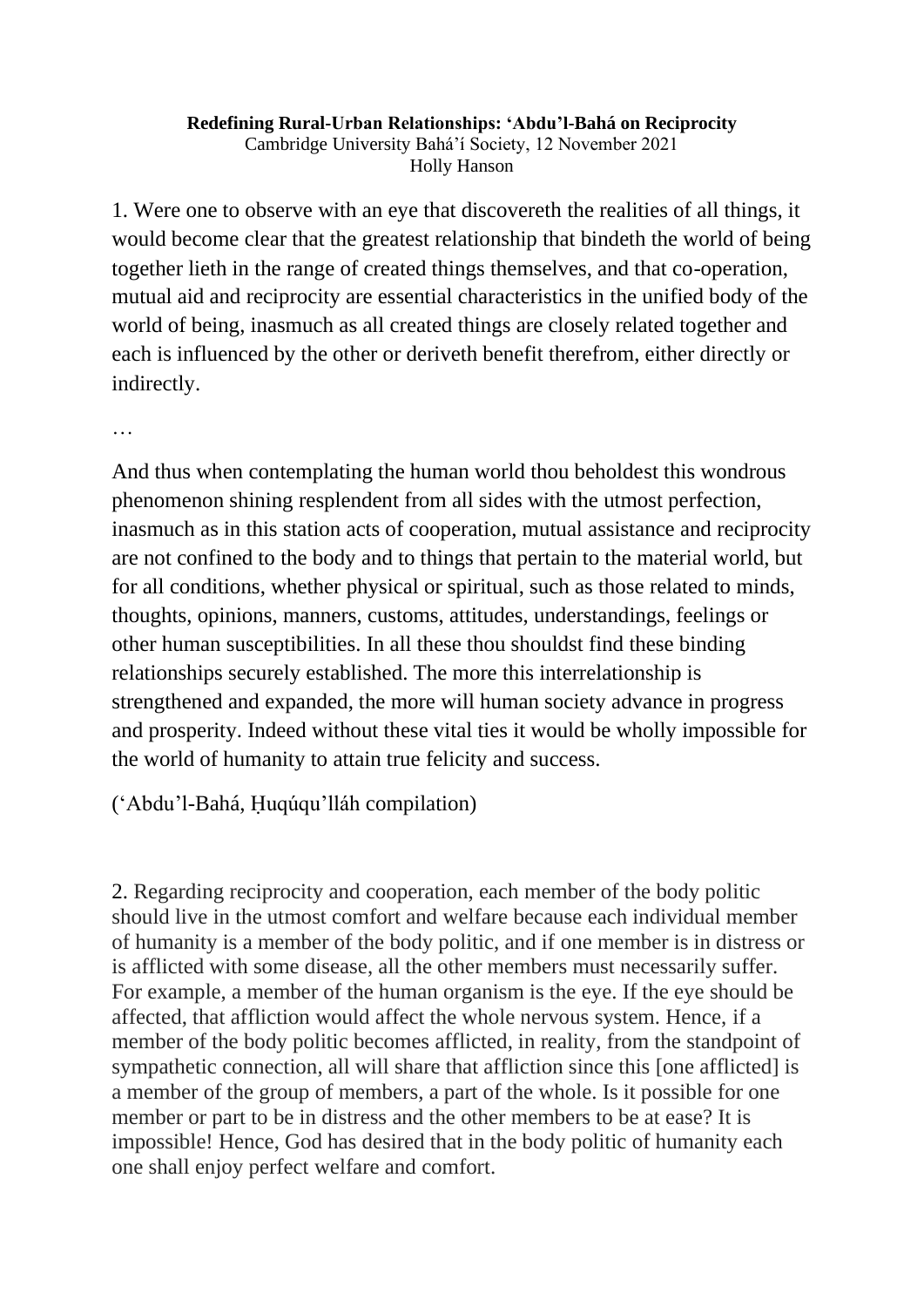Although the body politic is one family, yet, because of lack of harmonious relations some members are comfortable and some in direst misery; some members are satisfied and some are hungry; some members are clothed in most costly garments and some families are in need of food and shelter. Why? Because this family lacks the necessary reciprocity and symmetry. This household is not well arranged. This household is not living under a perfect law. All the laws which are legislated do not ensure happiness. They do not provide comfort. Therefore, a law must be given to this family by means of which all the members of this family will enjoy equal well-being and happiness. Is it possible for one member of a family to be subjected to the utmost misery and to abject poverty and for the rest of the family to be comfortable? It is impossible unless those members of the family be senseless, atrophied, inhospitable, unkind. Then they would say, "Though these members do belong to our family, let them alone. Let us look after ourselves. Let them die. So long as I am comfortable, I am honored, I am happy—this, my brother—let him die. If he be in misery, let him remain in misery, so long as I am comfortable. If he is hungry, let him remain so; I am satisfied. If he is without clothes, so long as I am clothed, let him remain as he is. If he is shelterless, homeless, so long as I have a home, let him remain in the wilderness."

…First and foremost is the principle that to all the members of the body politic shall be given the greatest achievements of the world of humanity. Each one shall have the utmost welfare and well-being. To solve this problem we must begin with the farmer; there will we lay a foundation for system and order because the peasant class and the agricultural class exceed other classes in the importance of their service. In every village there must be established a general storehouse which will have a number of revenues.

…God is not partial and is no respecter of persons. He has made provision for all. The harvest comes forth for everyone. The rain showers upon everybody and the heat of the sun is destined to warm everyone. The verdure of the earth is for everyone. Therefore, there should be for all humanity the utmost happiness, the utmost comfort, the utmost well-being.

But if conditions are such that some are happy and comfortable and some in misery, some are accumulating exorbitant wealth and others are in dire want under such a system it is impossible for man to be happy and impossible for him to win the good pleasure of God. God is kind to all. The good pleasure of God consists in the welfare of all the individual members of mankind.

('Abdu'l-Bahá, *Promulgation of Universal Peace*, [www.bahai.org/r/664328247\)](http://www.bahai.org/r/664328247)